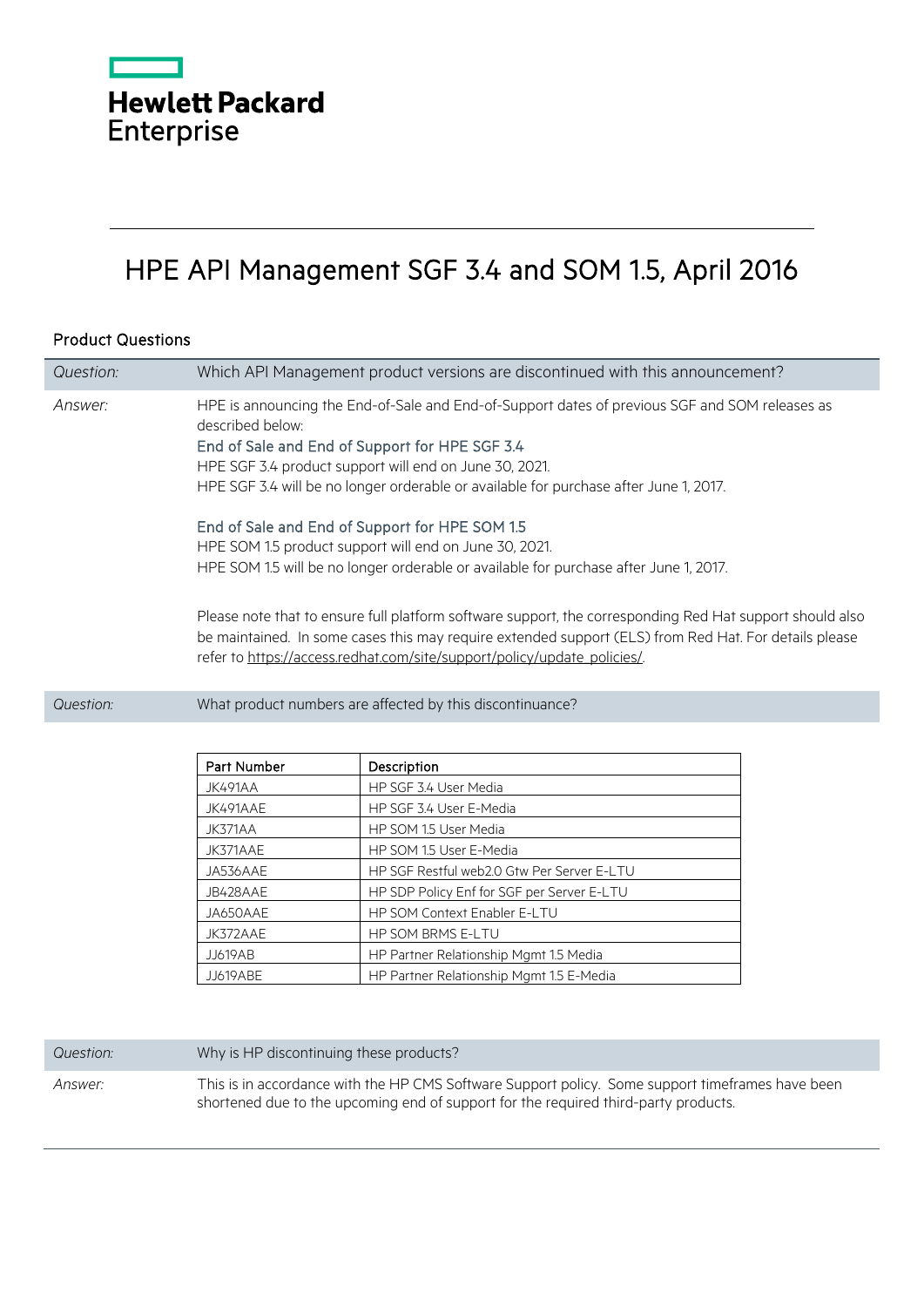## Product Questions

*Question:* Which API Management product versions are discontinued and when? *Answer:* **SW version End of Sales (Initial Installs) End of Sales (capacity upgrades) End of Support Upgrade to:** SGF 3.4 Jun 1, 2016 Jun 1, 2017 Jun 30, 2021 SGF 4.1 SOM 1.5 Jun 1, 2016 Jun 1, 2017 Jun 30, 2021 SOM 2.1 PREVIOUSLY ANNOUNCED SGF 3.2 Dec 1, 2014 | April 1, 2015 | Dec 31, 2016 | SGF 4.1 SGF 3.3 Dec 1, 2014  $\vert$  April 1, 2015  $\vert$  Dec 31, 2016  $\vert$  SGF 4.1 SOM 1.1-1.4  $\vert$  Dec 1, 2014  $\vert$  April 1, 2015  $\vert$  April 30, 2018  $\vert$  SOM 2.1 Please note that to ensure full platform software support, the corresponding Red Hat support should also be maintained. In some cases this may require extended support (ELS) from Red Hat. For details please refer to [https://access.redhat.com/site/support/policy/update\\_policies/.](https://access.redhat.com/site/support/policy/update_policies/) *Question:* What versions of API Management products are currently available? *Answer:* Currently available products include SGF 4.0, SGF 4.1, SOM 2.0, SOM 2.1, and API Mgt Connectors 2.1. *Question:* What benefits does the new release of our product provide? *Answer:* In 2015, HPE introduced new releases of our API Management software which provide new functionalities and reduced 3<sup>rd</sup> party support costs. SGF 4.0 - The SGF (Service Governance Framework) is a Framework enabling customers to securely expose, manage, and govern APIs across multiple end-user services. With SGF 4.0, PRM (Partner Relationship Management) is will now be provided as an optional component of SGF. PRM allows CSP's to manage relationships with partners, developer communities (internal & external), content providers, and enterprises while also providing a marketplace for these partners to discover and subscribe to these APIs and view their usage. NEW FEATURES in SGF 4.0 include API Mashup Toolkit, Scriptable Policy Framework, Unified API Gateway, and the implementation of SGF as a VNF. Also, SGF 4.0 does not require any Red Hat JBoss Middleware subscriptions or a Red Hat Directory Server which significantly reduces ongoing support costs. • SOM 2.0 and SOM 2.1- The SOM (Service Orchestration Manager) is a framework that provides capabilities for realizing APIs, creating policy enforcement services, business integration services, and agile application services. SOM can be used to define service logic as either a composite service API or as a business process that combines IT and network services. NEW FEATURES in SOM 2.0 include the implementation of SGF as a VNF. Also, SOM 2.1 does not require any Red Hat JBoss Middleware subscriptions which significantly reduces ongoing support costs.